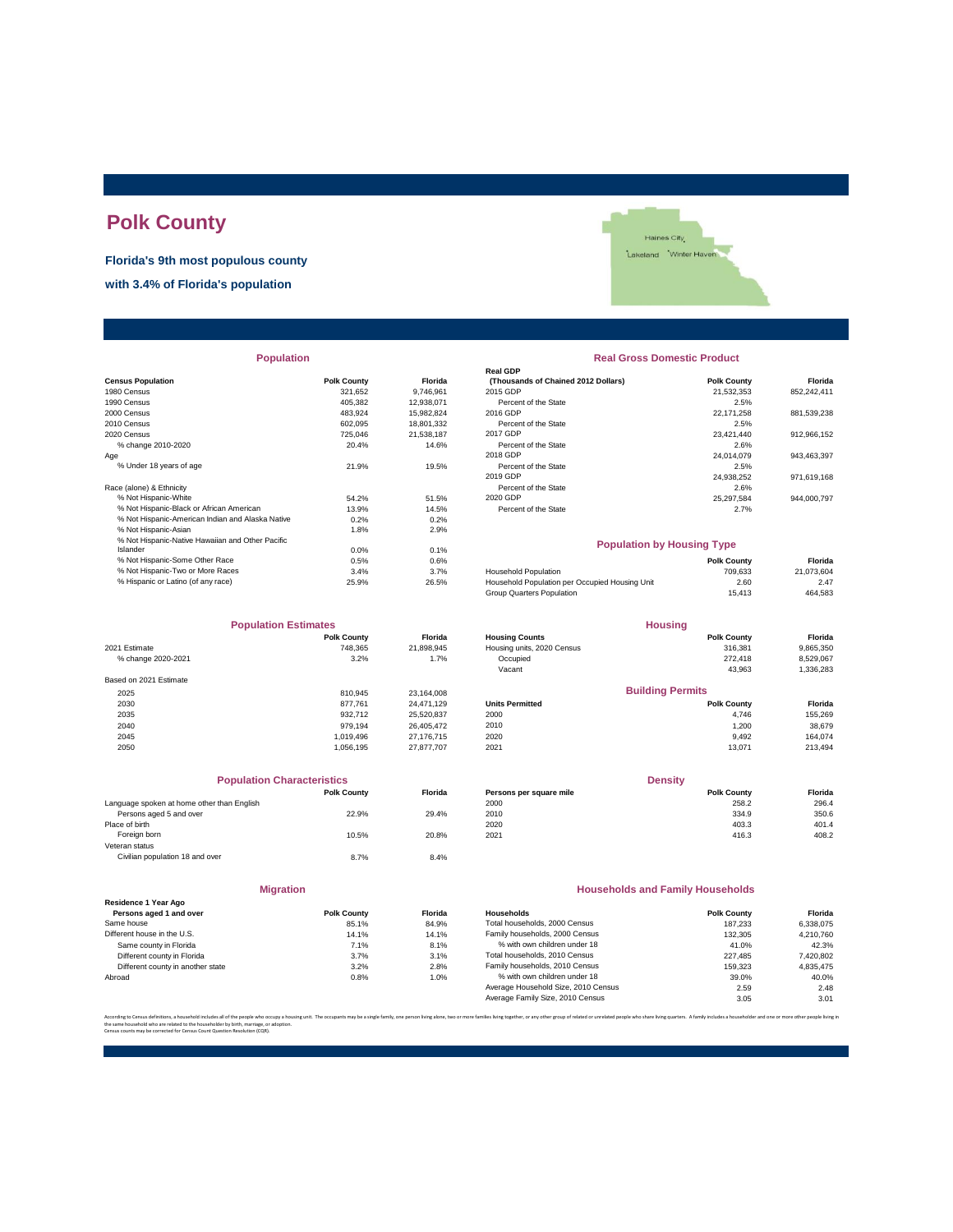## **Polk County**

|                                                                              |                      |                                | <b>Employment and Labor Force</b>                    |                      |                  |
|------------------------------------------------------------------------------|----------------------|--------------------------------|------------------------------------------------------|----------------------|------------------|
| <b>Establishments</b>                                                        |                      |                                | <b>Establishments</b>                                |                      |                  |
| 2020                                                                         | <b>Polk County</b>   | Florida                        | % of All Industries, 2020                            | <b>Polk County</b>   | Florida          |
| All industries                                                               | 15,143               | 763,854                        | All industries                                       | 15,143               | 763,854          |
| Natural Resource & Mining                                                    | 276                  | 5,514                          | Natural Resource & Mining                            | 1.8%                 | 0.7%             |
| Construction                                                                 | 1,918                | 77,720                         | Construction                                         | 12.7%                | 10.2%            |
| Manufacturing<br>Trade, Transportation and Utilities                         | 551                  | 21,822                         | Manufacturing<br>Trade, Transportation and Utilities | 3.6%                 | 2.9%             |
| Information                                                                  | 3,376<br>171         | 145,853<br>13,437              | Information                                          | 22.3%<br>1.1%        | 19.1%<br>1.8%    |
| <b>Financial Activities</b>                                                  | 1,619                | 83,911                         | <b>Financial Activities</b>                          | 10.7%                | 11.0%            |
| Professional & Business Services                                             | 2,808                | 187,348                        | Professional & Business Services                     | 18.5%                | 24.5%            |
| Education & Health Services                                                  | 1,716                | 87,764                         | Education & Health Services                          | 11.3%                | 11.5%            |
| Leisure and Hospitality                                                      | 1,234                | 61,008                         | Leisure and Hospitality                              | 8.1%                 | 8.0%             |
| Other Services                                                               | 1,081                | 56,385                         | Other Services                                       | 7.1%                 | 7.4%             |
| Government                                                                   | 154                  | 5,895                          | Government                                           | 1.0%                 | 0.8%             |
|                                                                              |                      |                                |                                                      |                      |                  |
| <b>Average Annual Employment</b>                                             |                      |                                | <b>Average Annual Wage</b>                           |                      |                  |
| % of All Industries, 2020                                                    | <b>Polk County</b>   | Florida                        | 2020                                                 | <b>Polk County</b>   | Florida          |
| All industries                                                               | 229,824              | 8,453,489                      | All industries                                       | \$46,758             | \$55.840         |
| Natural Resource & Mining                                                    | 6.0%                 | 0.8%                           | Natural Resource & Mining                            | \$51,852             | \$37,710         |
| Construction                                                                 | 7.7%                 | 6.7%                           | Construction                                         | \$62,254             | \$55,840         |
| Manufacturing                                                                | 27.3%                | 4.5%                           | Manufacturing                                        | \$43,374             | \$66,738         |
| Trade, Transportation and Utilities                                          | 0.7%                 | 20.6%                          | Trade, Transportation and Utilities                  | \$53,391             | \$49,342         |
| Information                                                                  | 5.7%                 | 1.5%                           | Information                                          | \$63,367             | \$93,360         |
| <b>Financial Activities</b>                                                  | 12.8%                | 6.9%                           | <b>Financial Activities</b>                          | \$49,788             | \$84,295         |
| Professional & Business Services                                             | 14.6%                | 16.1%                          | Professional & Business Services                     | \$50,956             | \$68,218         |
| Education & Health Services                                                  | 9.2%                 | 15.3%                          | Education & Health Services                          | \$20,601             | \$55,099         |
| Leisure and Hospitality                                                      | 2.3%                 | 11.9%                          | Leisure and Hospitality                              | \$40.921             | \$27,694         |
| <b>Other Services</b><br>Government                                          | 0.1%                 | 3.0%                           | Other Services<br>Government                         | \$28,857             | \$41,131         |
| Industries may not add to the total due to confidentiality and unclassified. | 12.3%                | 12.5%                          |                                                      | \$46,443             | \$58,821         |
|                                                                              |                      |                                |                                                      |                      |                  |
| Labor Force as Percent of Population                                         |                      |                                |                                                      |                      |                  |
| Aged 18 and Older                                                            | <b>Polk County</b>   | Florida                        | <b>Unemployment Rate</b>                             | <b>Polk County</b>   | Florida          |
| 2000                                                                         | 63.8%                | 64.2%                          | 2000                                                 | 4.2%                 | 3.8%             |
| 2010                                                                         | 59.9%                | 61.8%                          | 2010                                                 | 11.8%                | 10.8%            |
| 2020                                                                         | 57.6%                | 58.6%                          | 2020                                                 | 9.8%                 | 8.2%             |
| 2021                                                                         | 57.6%                | 59.0%                          | 2021                                                 | 5.4%                 | 4.6%             |
|                                                                              |                      |                                |                                                      |                      |                  |
|                                                                              |                      |                                | <b>Income and Financial Health</b>                   |                      |                  |
| Personal Income (\$000s)                                                     | <b>Polk County</b>   | Florida                        | Per Capita Personal Income                           | <b>Polk County</b>   | Florida          |
| 2000                                                                         | \$11,708,270         | \$472,851,789                  | 2000                                                 | \$24,115             | \$29,466         |
| 2010                                                                         | \$18,650,683         | \$732,457,478                  | 2010                                                 | \$30,924             | \$38,865         |
| 2011                                                                         | \$19,666,336         | \$771,409,454                  | 2011                                                 | \$32,239             | \$40,482         |
| % change 2010-11                                                             | 5.4%                 | 5.3%                           | % change 2010-11                                     | 4.3%                 | 4.2%             |
| 2012                                                                         | \$19,815,333         | \$800,551,723                  | 2012                                                 | \$32,190             | \$41,475         |
| % change 2011-12                                                             | 0.8%                 | 3.8%                           | % change 2011-12                                     | $-0.2%$              | 2.5%             |
| 2013                                                                         | \$19,915,841         | \$802,975,701                  | 2013                                                 | \$31,977             | \$41,069         |
| % change 2012-13                                                             | 0.5%                 | 0.3%                           | % change 2012-13                                     | $-0.7%$              | $-1.0%$          |
| 2014                                                                         | \$20,927,737         | \$861,412,339                  | 2014                                                 | \$32,977             | \$43,388         |
| % change 2013-14                                                             | 5.1%                 | 7.3%                           | % change 2013-14                                     | 3.1%                 | 5.6%             |
| 2015                                                                         | \$21,939,354         | \$919,834,894                  | 2015                                                 | \$33,814             | \$45,493         |
| % change 2014-15                                                             | 4.8%                 | 6.8%                           | % change 2014-15                                     | 2.5%                 | 4.9%             |
| 2016                                                                         | \$22,502,739         | \$954,069,719                  | 2016                                                 | \$33,774             | \$46,253         |
| % change 2015-16                                                             | 2.6%                 | 3.7%                           | % change 2015-16                                     | $-0.1%$              | 1.7%             |
| 2017                                                                         | \$24,164,464         | \$1,023,131,116                | 2017                                                 | \$35,236             | \$48,774         |
| % change 2016-17                                                             | 7.4%                 | 7.2%                           | % change 2016-17                                     | 4.3%                 | 5.5%             |
| 2018                                                                         | \$25,489,580         | \$1,087,188,628                | 2018                                                 | \$36,048             | \$51,150         |
| % change 2017-18                                                             | 5.5%<br>\$26,956,118 | 6.3%<br>\$1,139,799,293        | % change 2017-18<br>2019                             | 2.3%<br>\$37,183     | 4.9%<br>\$53,034 |
| 2019<br>% change 2018-19                                                     | 5.8%                 | 4.8%                           | % change 2018-19                                     | 3.1%                 | 3.7%             |
| 2020                                                                         | \$29,603,579         | \$1,209,995,921                | 2020                                                 | \$39,760             | \$55,675         |
| % change 2019-20                                                             | 9.8%                 | 6.2%                           | % change 2019-20                                     | 6.9%                 | 5.0%             |
|                                                                              |                      |                                |                                                      |                      |                  |
| Earnings by Place of Work (\$000s)                                           |                      |                                | <b>Median Income</b>                                 |                      |                  |
| 2000                                                                         | \$7,390,851          |                                | Median Household Income                              |                      | \$57,703         |
| 2010                                                                         | \$10,587,553         | \$308,751,767<br>\$438,983,914 | Median Family Income                                 | \$51,535<br>\$59,623 | \$69,670         |
| 2011                                                                         | \$10,753,801         | \$450,498,606                  |                                                      |                      |                  |
| % change 2010-11                                                             | 1.6%                 | 2.6%                           | Percent in Poverty, 2020                             |                      |                  |
| 2012                                                                         | \$11,270,018         | \$468,410,475                  | All ages in poverty                                  | 14.4%                | 12.4%            |
| % change 2011-12                                                             | 4.8%                 | 4.0%                           | Under age 18 in poverty                              | 22.2%                | 17.2%            |
| 2013                                                                         | \$11,671,184         | \$482,898,301                  | Related children age 5-17 in families in poverty     | 22.0%                | 16.5%            |
| % change 2012-13                                                             | 3.6%                 | 3.1%                           |                                                      |                      |                  |
| 2014                                                                         | \$12,029,389         | \$512,375,290                  | <b>Personal Bankruptcy Filing Rate</b>               |                      |                  |
| % change 2013-14                                                             | 3.1%                 | 6.1%                           | (per 1,000 population)                               | <b>Polk County</b>   | Florida          |
| 2015                                                                         | \$12,520,914         | \$544,408,719                  | 12-Month Period Ending December 31, 2020             | 1.61                 | 1.66             |
| % change 2014-15                                                             | 4.1%                 | 6.3%                           | 12-Month Period Ending December 31, 2021             | 1.42                 | 1.38             |
| 2016                                                                         | \$12,902,347         | \$569,769,284                  | State Rank                                           | 11                   | <b>NA</b>        |
| % change 2015-16                                                             | 3.0%                 | 4.7%                           | NonBusiness Chapter 7 & Chapter 13                   |                      |                  |
| 2017                                                                         | \$13,662,482         | \$603,668,170                  |                                                      |                      |                  |
| % change 2016-17                                                             | 5.9%                 | 5.9%                           | Workers Aged 16 and Over                             | <b>Polk County</b>   | Florida          |
| 2018                                                                         | \$14,488,427         | \$639,620,451                  | Place of Work in Florida                             |                      |                  |
| % change 2017-18                                                             | 6.0%                 | 6.0%                           | Worked outside county of residence                   | 21.9%                | 18.1%            |
| 2019                                                                         | \$15,358,848         | \$671,553,148                  | Travel Time to Work                                  |                      |                  |
| % change 2018-19                                                             | 6.0%                 | 5.0%                           | Mean travel time to work (minutes)                   | 28.4                 | 27.9             |
| 2020                                                                         | \$16,404,737         | \$688,764,753                  |                                                      |                      |                  |
| % change 2019-20                                                             | 6.8%                 | 2.6%                           |                                                      |                      |                  |